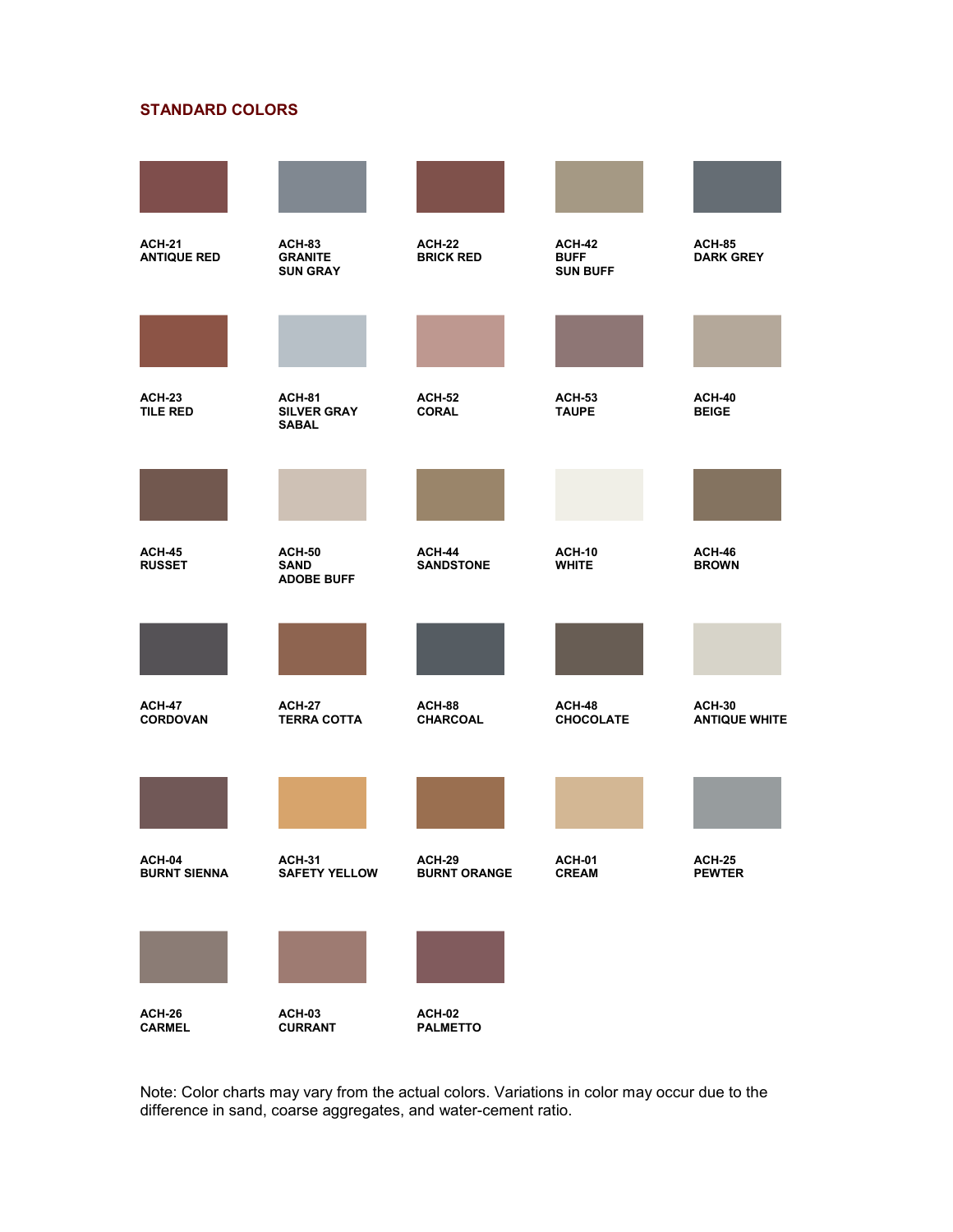

Note: Color charts may vary from the actual colors. Variations in color may occur due to the difference in sand, coarse aggregates, and water-cement ratio.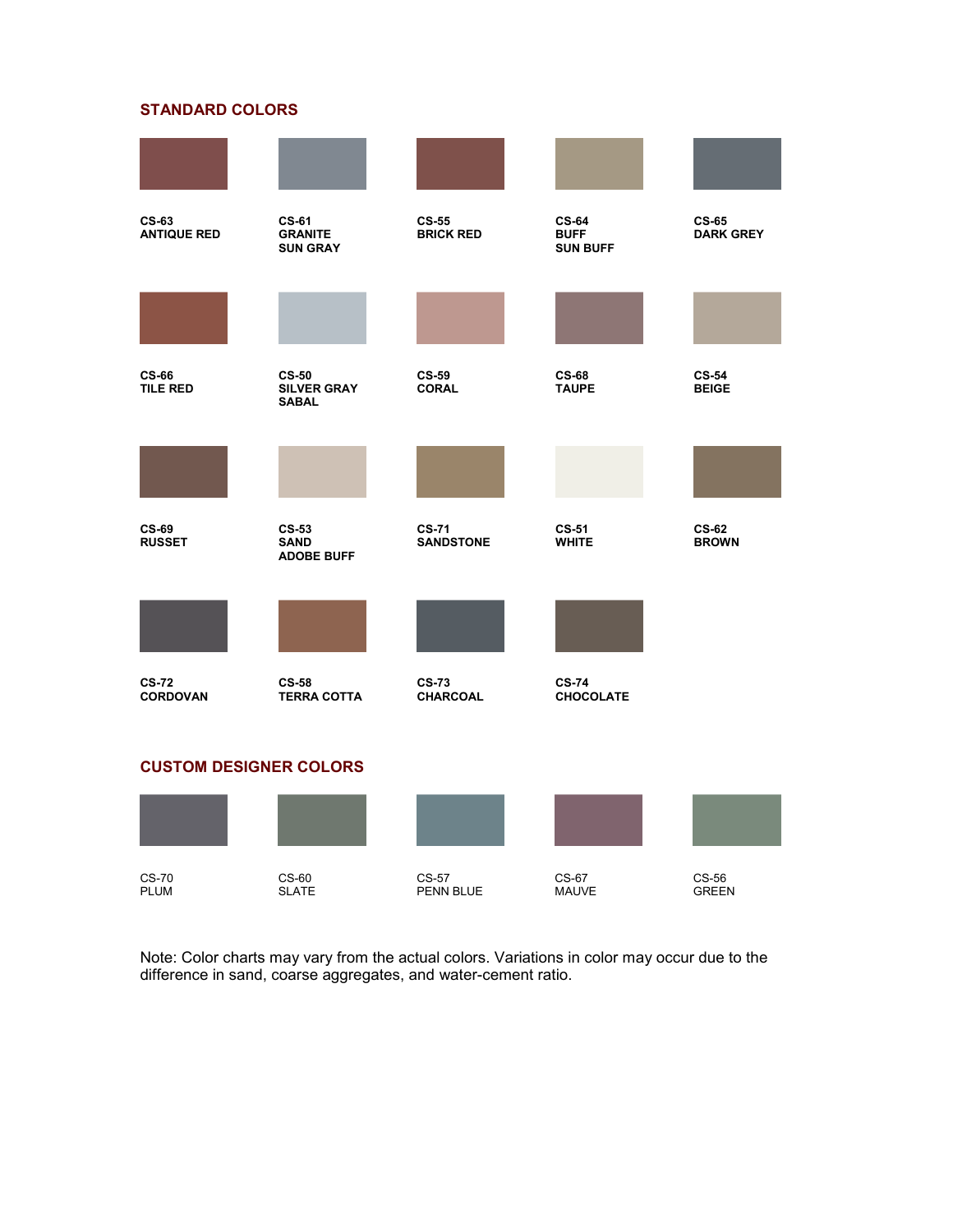| <b>SR-19</b><br><b>DARK GRAY</b>  | <b>SR-17</b><br><b>LIGHT GRAY</b>  | <b>SR-16</b><br><b>TERRA COTTA</b>  | <b>SR-21</b><br><b>CHARCOAL</b>    | <b>SR-14</b><br><b>BRICK RED</b> |
|-----------------------------------|------------------------------------|-------------------------------------|------------------------------------|----------------------------------|
|                                   |                                    |                                     |                                    |                                  |
| <b>SR-12</b><br><b>DARK BROWN</b> | <b>SR-20</b><br><b>SLATE GREEN</b> | <b>SR-13</b><br><b>LIGHT BROWN</b>  | <b>SR-18</b><br><b>MEDIUM GRAY</b> | <b>SR-15</b><br><b>SAND</b>      |
|                                   |                                    |                                     |                                    |                                  |
| <b>SR-23</b><br><b>PENN BLUE</b>  | <b>SR-24</b><br><b>WHITE</b>       | <b>SR-04</b><br><b>MEDIUM BROWN</b> |                                    |                                  |

# **CUSTOM DESIGNER COLORS**



Note: Color charts may vary from the actual colors. Variations in color may occur due to the difference in sand, coarse aggregates, and water-cement ratio.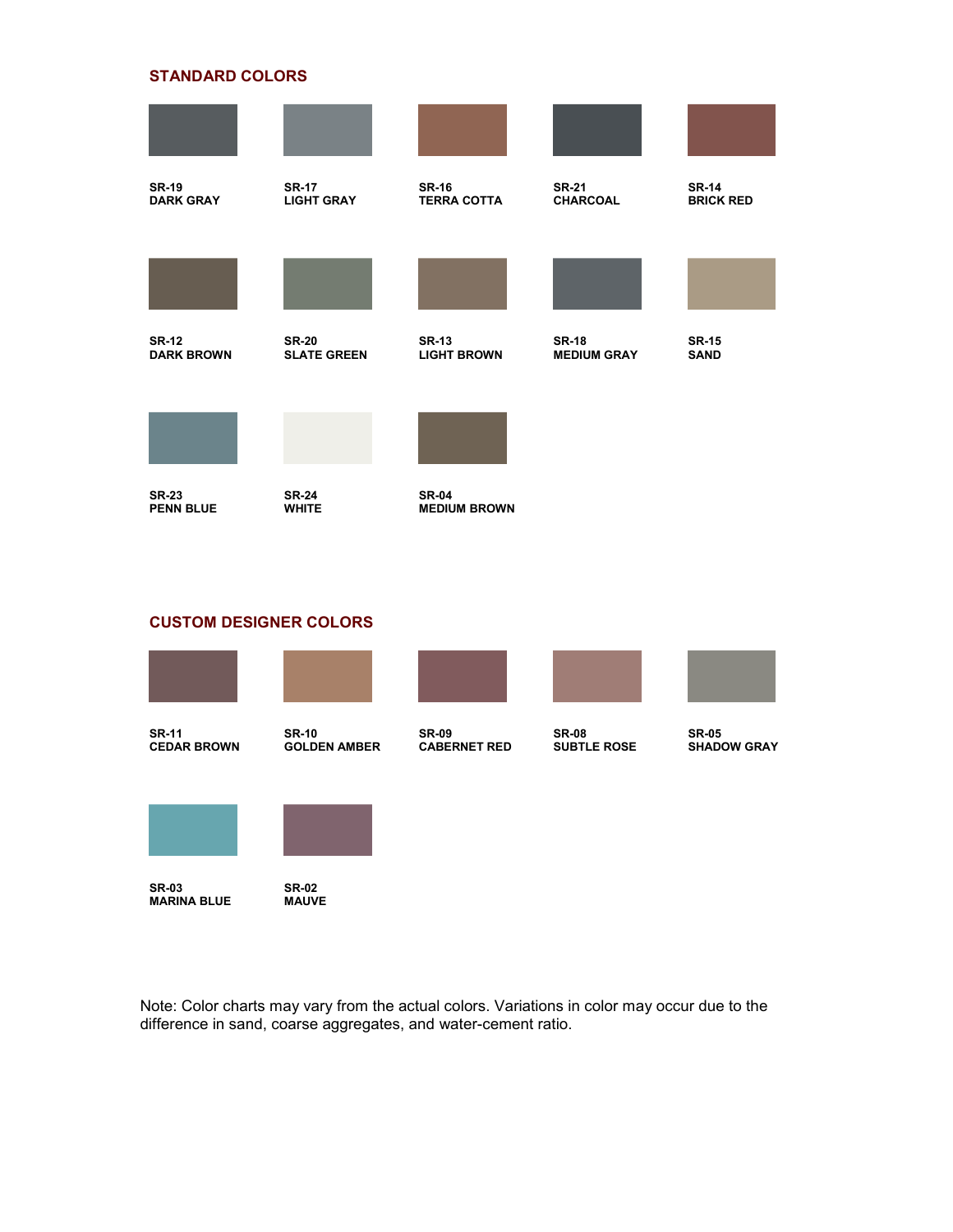

Note: Color charts may vary from the actual colors. Variations in color may occur due to the difference in sand, coarse aggregates, and water-cement ratio

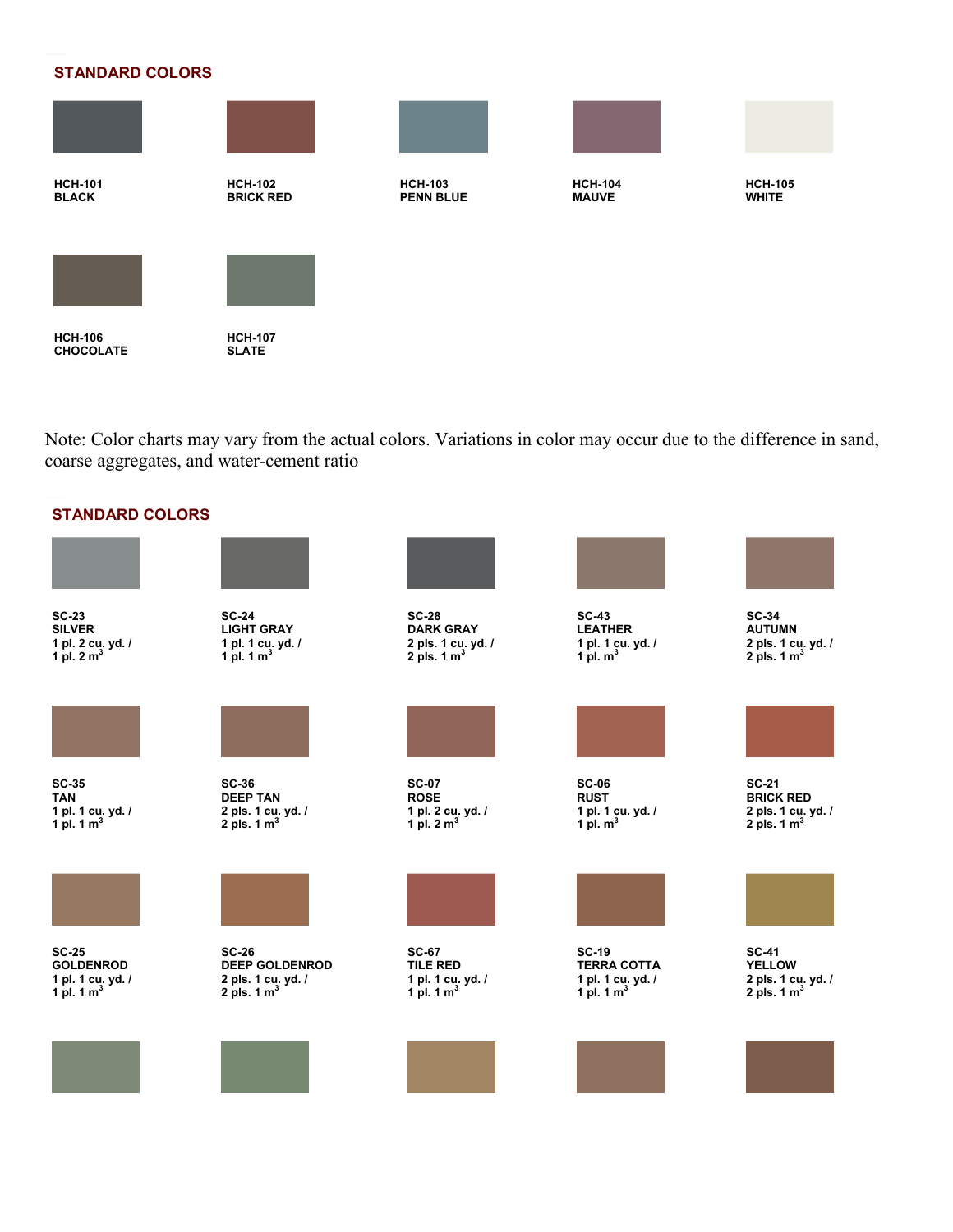**SC-11 ASPEN GREEN 1 pl. 1 cu. yd. / 1 pl. 1 m<sup>3</sup>**

**SC-51**

**ORANGE 1 pl. 1 cu. yd. / 1 pl. 1 m<sup>3</sup>**



**SC-62 DEEP MAROON 2 pls. 1cu. yd. / 2 pls. 1 m<sup>3</sup>**



**SC-97 COBALT BLUE 1 pl. 1 cu. yd. / 1 pl. 1 m<sup>3</sup>**



**SC-102 WESTWOOD BROWN 1 pl. 1 cu. yd. / 1 pl. 1 m<sup>3</sup>**



**SC-107 BAYBERRY 1 pl. 1 cu. yd. / 1 pl. 1 m<sup>3</sup>**

**SC-12 DEEP ASPEN GREEN 2 pls. 1 cu. yd. / 2 pls. 1 m<sup>3</sup>**



**SC-52 DEEP ORANGE 2 pls. 1 cu. yd. / 2 pls. 1 m<sup>3</sup>**



**SC-73 TAUPE 1 pl. 1 cu. yd. / 1 pl. 1 m<sup>3</sup>**



**SC-98 DARK COBALT BLUE 2 pls. 1 cu. yd. / 2 pls. 1 m<sup>3</sup>**









**SC-108 KHAKI 1 pl. 1 cu. yd. / 1 pl. 1 m<sup>3</sup>** **SC-40 BUFF 1 pl. 1 cu. yd. / 1 pl. 1 m<sup>3</sup>**



**SC-33 LIGHT BROWN 1 pl. 1 cu. yd. / 1 pl. 1 m<sup>3</sup>**



**SC-77 PLUM 2 pls. 1 cu. yd. / 2 pls. 1 m<sup>3</sup>**



**SC-99 BEIGE 1 pl. 1 cu. yd. / 1 pl. 1 m<sup>3</sup>**

**SC-104 SALMON 1 pl. 1 cu. yd. / 1 pl. 1 m<sup>3</sup>** **SC-44 COPPER 1 pl. 1 cu. yd. / 1 pl. 1 m<sup>3</sup>**



**SC-38 DARK BROWN 2 pls. 1cu. yd. / 2 pls. 1 m<sup>3</sup>**



**SC-30 SANDSTONE 1 pl. 1 cu. yd. / 1 pl. 1 m<sup>3</sup>**



**SC-100 CORAL 1 pl. 1 cu. yd. / 1 pl. 1 m<sup>3</sup>**



**SC-105 CHAMPAGNE 1 pl. 1 cu. yd. / 1 pl. 1 m<sup>3</sup>** **SC-45 DEEP COPPER 2 pls. 1 cu. yd. / 2 pls. 1 m<sup>3</sup>**



**SC-61 MAROON 1 pl. 1 cu. yd. / 1 pl. 1 m<sup>3</sup>**



**SC-96 FLAGSTONE 2 pls. 1 cu. yd. / 2 pls. 1 m<sup>3</sup>**







**1 pl. 1 cu. yd. / 1 pl. 1 m<sup>3</sup>**

Note: Color charts may vary from the actual colors. Variations in color may occur due to the difference in sand, coarse aggregates, and water-cement ratio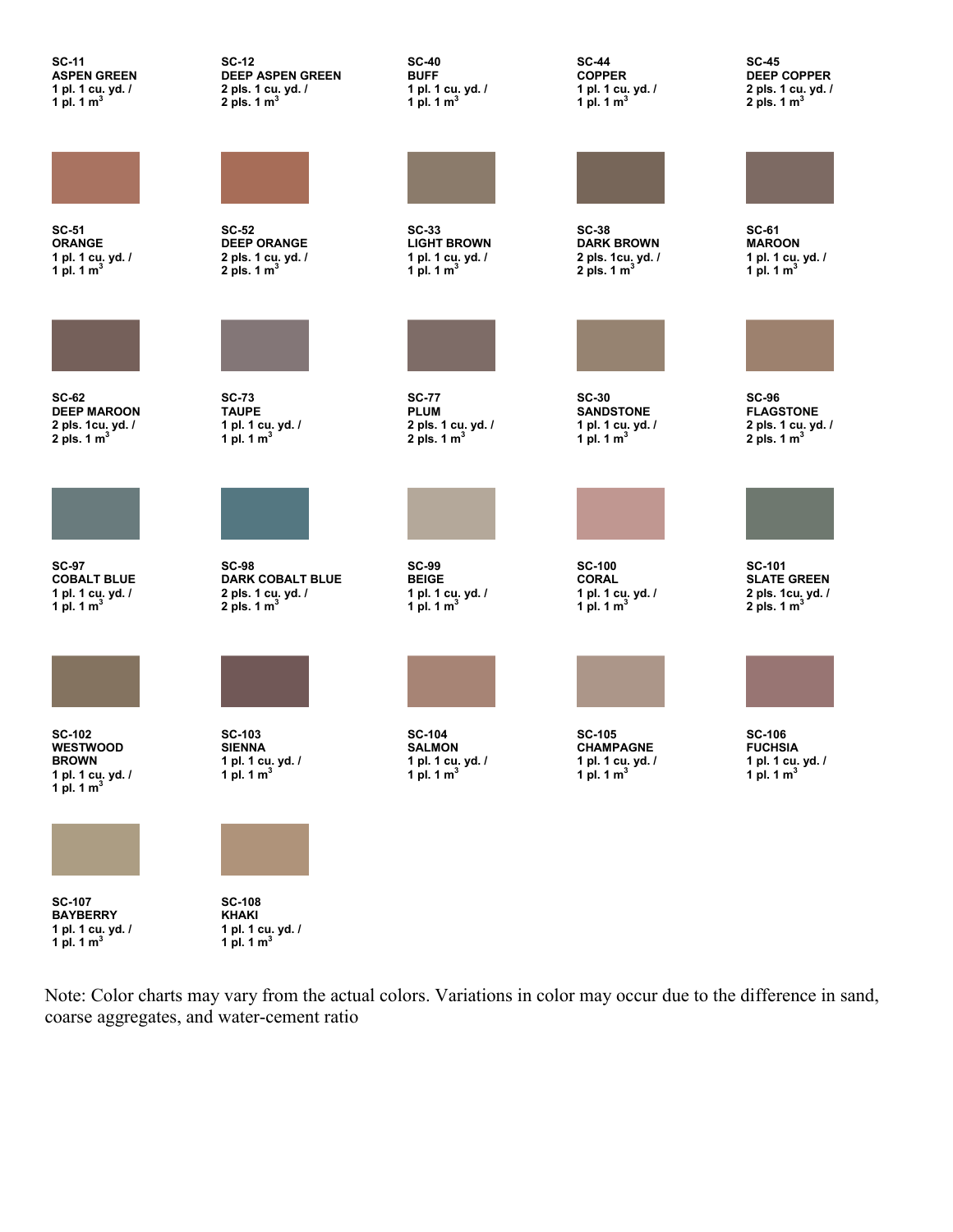

Note: Color charts may vary from the actual colors. Variations in color may occur due to the difference in sand, coarse aggregates, and water-cement ratio.

### **STANDARD COLORS**









**SES-32 DECATUR BUFF**



**ENGLISH AMBER**



**PEALE GREEN**



**SES-36 COFFEE BROWN**

**SES-37 AVOCADO** 

**SES-38 MOCHA** 

**SES-35**

**SES-39 TARNISHED COPPER**



**SES-40 BRONZE**